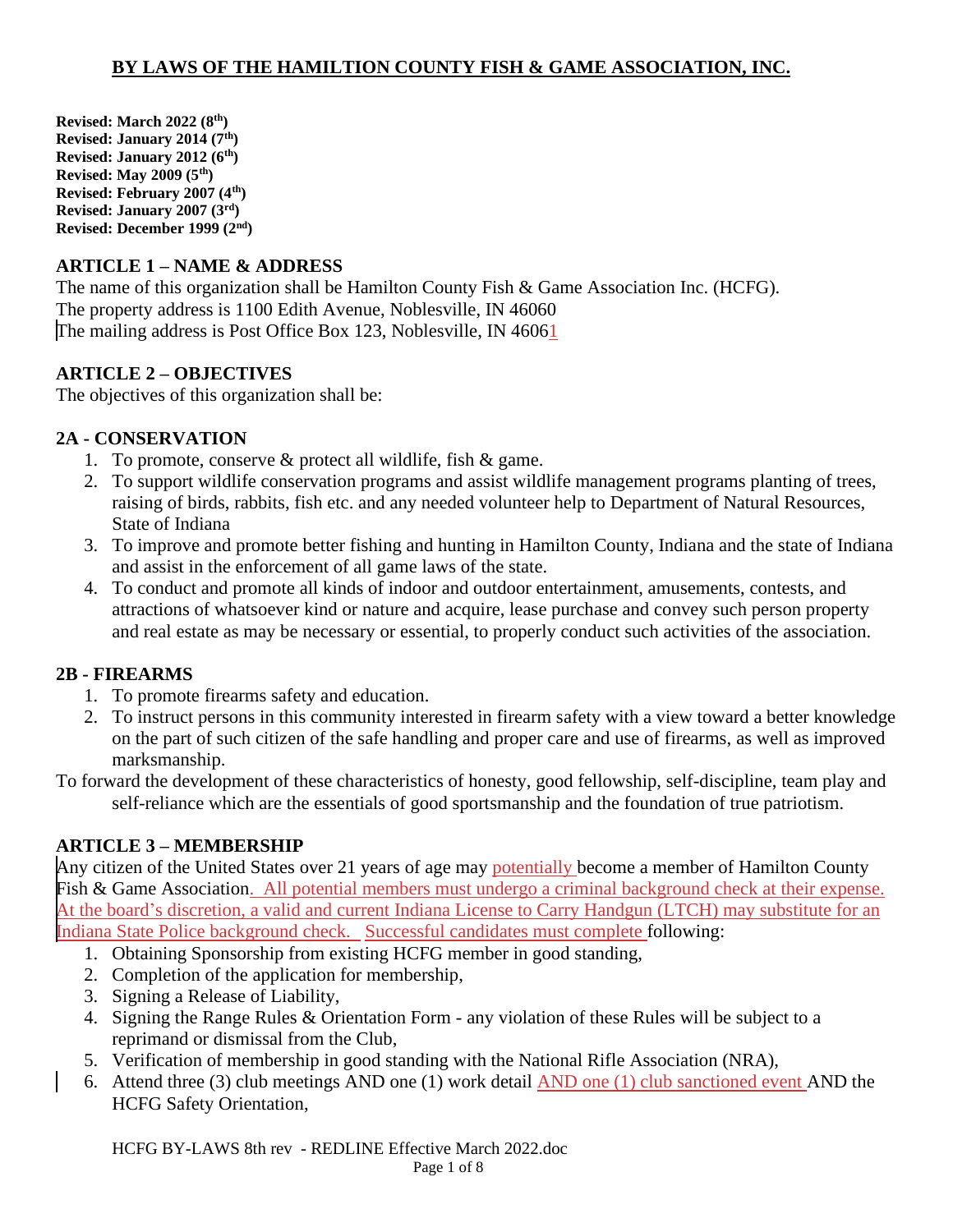- 7. Payment of the usual initiation fees and dues as set by the Board of Directors,
- 8. Affirmative vote of the Board of Directors,
- 9. Affirmative vote of the club membership.

#### *Membership Fees:*

Membership requirements, fees & dues will be set yearly by the Board of Directors.

*Maximum Number of Members*:

A maximum of one hundred and fifty (150) members of Active Status will be the Club limit.

#### **3A – MEMBERSHIP BENEFITS**

All members are entitled to enjoy full benefit of the Club facilities. Primary Members in good standing are entitled to vote on election of officers. Primary Members in good standing can hold office in the club.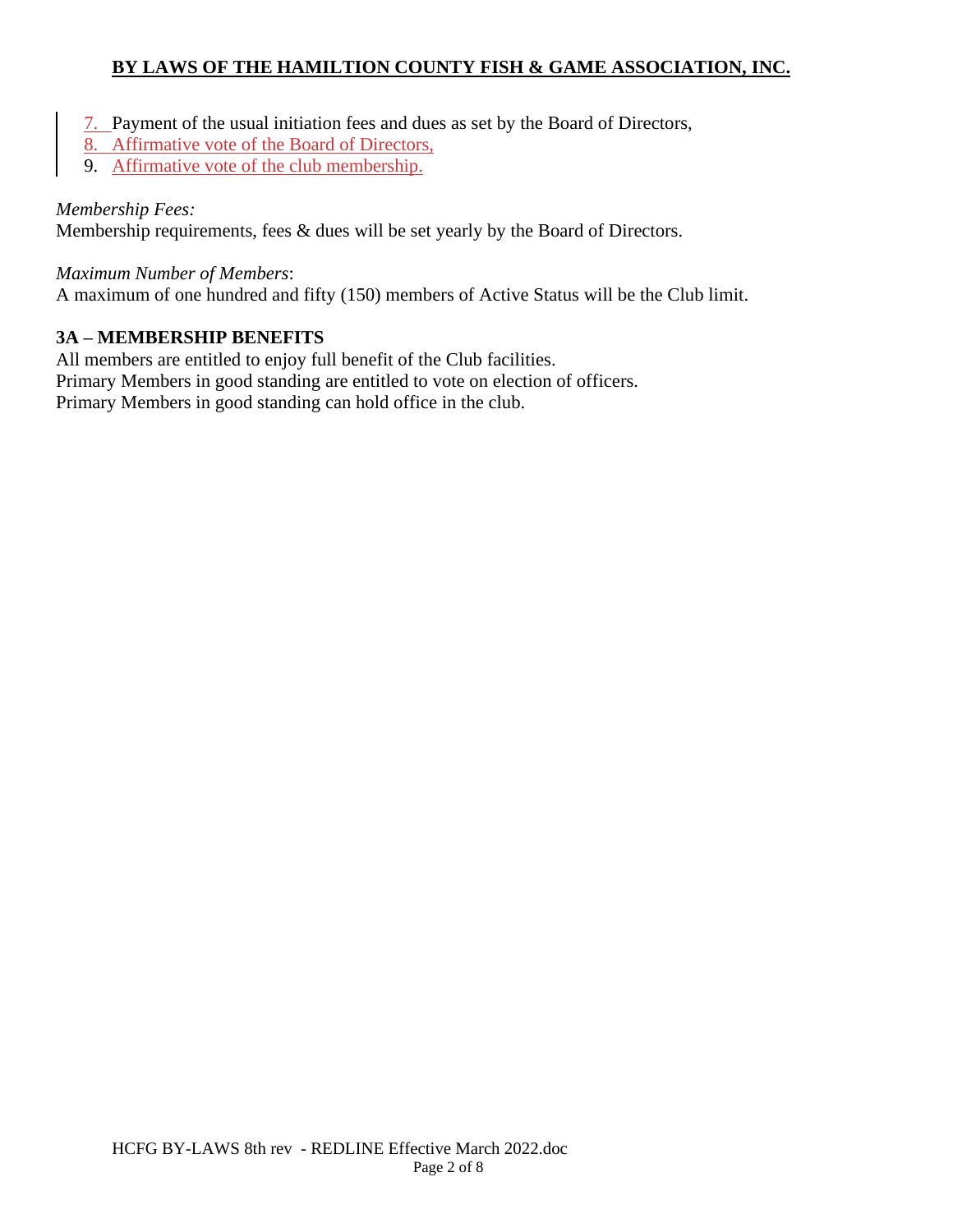### **3B – MEMBERSHIP TYPES & CONTINUING MEMBERSHIP REQUIRMENTS**

There are two (2) types of memberships and one (1) type of Benefactor:

- 1. **Individual Membership**  An individual is defined as one (1) person over 21 years of age. An individual member in good standing will have access to the Club property and will have all voting privileges. An individual member is also referred to as the Primary Member.
- 2. **Spousal Membership** The spouse of an Individual Member is ELIGIBLE for a free membership under the following conditions: 1) The primary member must be a member in good standing and must propose the spouse for membership. The Spouse must: 2) Submit an application for membership, 3) Sign a Release of Liability, 4) Sign the Range Rules & Orientation Form, 5) Attend an initial Safety Orientation and all required future Safety Orientations. If the Primary Member ceases to be a member in good standing, the spouse will automatically lose all standing and privileges of membership. On a case by case basis, the Board of Directors will have sole discretion to decide who qualifies to be included as a spouse and can revoke a spousal membership at any time. There will be one  $(1)$  vote for each Primary Member & Spouse combination and that vote will be exercised by the Primary Member. On a case by case basis and at the sole discretion of the Board of Directors, the Primary Member may be allowed to designate the spouse to maintain membership in good standing and/or to exercise the one (1) vote.
- 3. **Benefactor -**Benefactors shall be businesses or individuals who wish to support our club. Benefactors are not entitled to use of the Club facilities and do not have voting privileges.

### Continuing Membership Requirements:

- 1. To remain a member in good standing, the Primary a member is required to pay yearly dues, maintain the status of a member in good standing with the National Rifle Association (NRA), attend four (4) monthly meetings, participate in one (1) quarterly work detail, perform one (1) mowing detail, and complete one (1) HCFG Upkeep job. On a case by case basis, the Board of Directors will have sole discretion to modify the monthly meeting, work detail and HCFG Upkeep requirements.
- 2. Any member may have membership privileges revoked, temporarily or permanently, for violation of club rules or willful destruction of club property. The Board of Directors shall have sole discretion over member removal.

## **3C – LAW ENFORCEMENT**

Law enforcement officers, judges and active military may be eligible for special membership fees as decreed by Board of Directors.

## **ARTICLE 4 – BOARD OF DIRECTORS**

A total of seven (7) Directors will make up the Board of Directors. There will be Four (4) officers and three (3) non-officers on the Board of Directors. Four (4) members of Board of Directors shall constitute a Quorum, provided all are in attendance. In the absence of all seven (7) Directors, five (5) Directors affirmative to a vote will be required. The Board of Directors shall have general supervision and control of all activities of the club: the Board of Directors may make decisions, arrangements, and work with organizations and individuals to carry out objectives and needs of the club.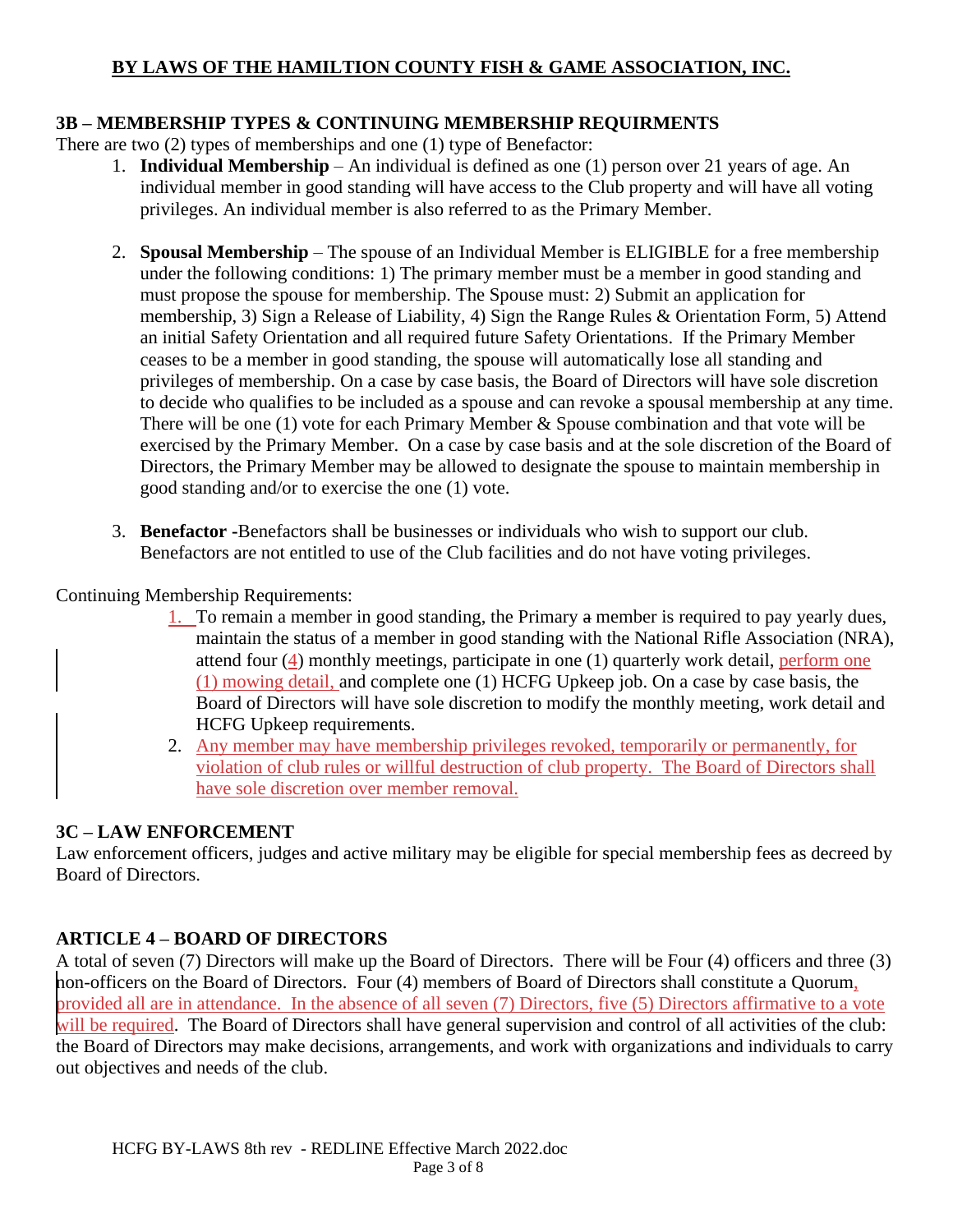#### **4A – ELECTED OFFICES**

The club will have seven (7) elected offices as follows:

**President** – 2 year term January 1 to December 31 inclusive, elected to start in odd numbered years, e.g.-2023 thru 2024.

**Vice-President** – 2 year term January 1 to December 31 inclusive, elected to start in even numbered years, e.g.-2022 thru 2023.

**Secretary** – 2 year term January 1 to December 31 inclusive, elected to start in odd numbered years, e.g.- 2023 thru 2024.

**Treasurer** - 2 year term January 1 to December 31 inclusive, elected to start in even numbered years, e.g.- 2022 thru 2023.

**Three non-officer Directors** – Elected to a three (3) year term January 1 to December 31 inclusive. The three year terms will be staggered with no more than one Director term expiring in any given year. Elected officers may serve as many times as the membership votes them into office.

Club Directors serving 10 or more consecutive years will have a lifetime \$25.00 a year membership dues.

### **4B – BOARD MEMBER REMOVAL**

Any officer or board member may be removed from office by majority vote of 2/3's of current active members in good standing who cast a vote by the voting deadline, with fifteen (15) day notice for said officer or board member to defend their position.

### Conflict of Interest:

No member who is an officer of an organization that is a conflict of interest to the NRA OR HCFG may serve on the Board of Directors. If an HCFG officer or board member is an officer or member of an organization that is deemed a conflict of interest with HCFG, the person will be removed from office by a majority vote of the Board of Directors.

## **4C – BOARD OF DIRECTORS VACANCIES**

Resignation of any officer or board member will be presented to the remaining members of the Board of Directors. If one or more vacancies exist, a nomination will be put before the membership and voted on at the next monthly meeting. The party elected will replace and fill term of the parties that resigned.

#### **4D – OFFICERS AND DIRECTORS DUTIES**

**President** – Shall preside at monthly meetings of club. He/she may form regular and special committees, may appoint/remove members, and shall be a member ex-officio of regular and special committees. He/she shall perform all such other duties as usually pertain to the office and be available for special events

**Vice-President –** Shall perform the duties of president in his/her absence or at his/her request.

**Secretary –** The Secretary shall conduct all official correspondence pertaining to the proper preparation and forwarding of all reports required of the club, (incorporation papers, not-for-profit to Secretary of State, etc.). He/she shall notify the members of the Board of Directors of all meetings and shall notify members of special meetings via U.S. Mail and/or e-mail. He/she shall issue membership cards, keep a true record of all meetings, including Board of Directors meetings and membership roster, and have custody of the books and papers of the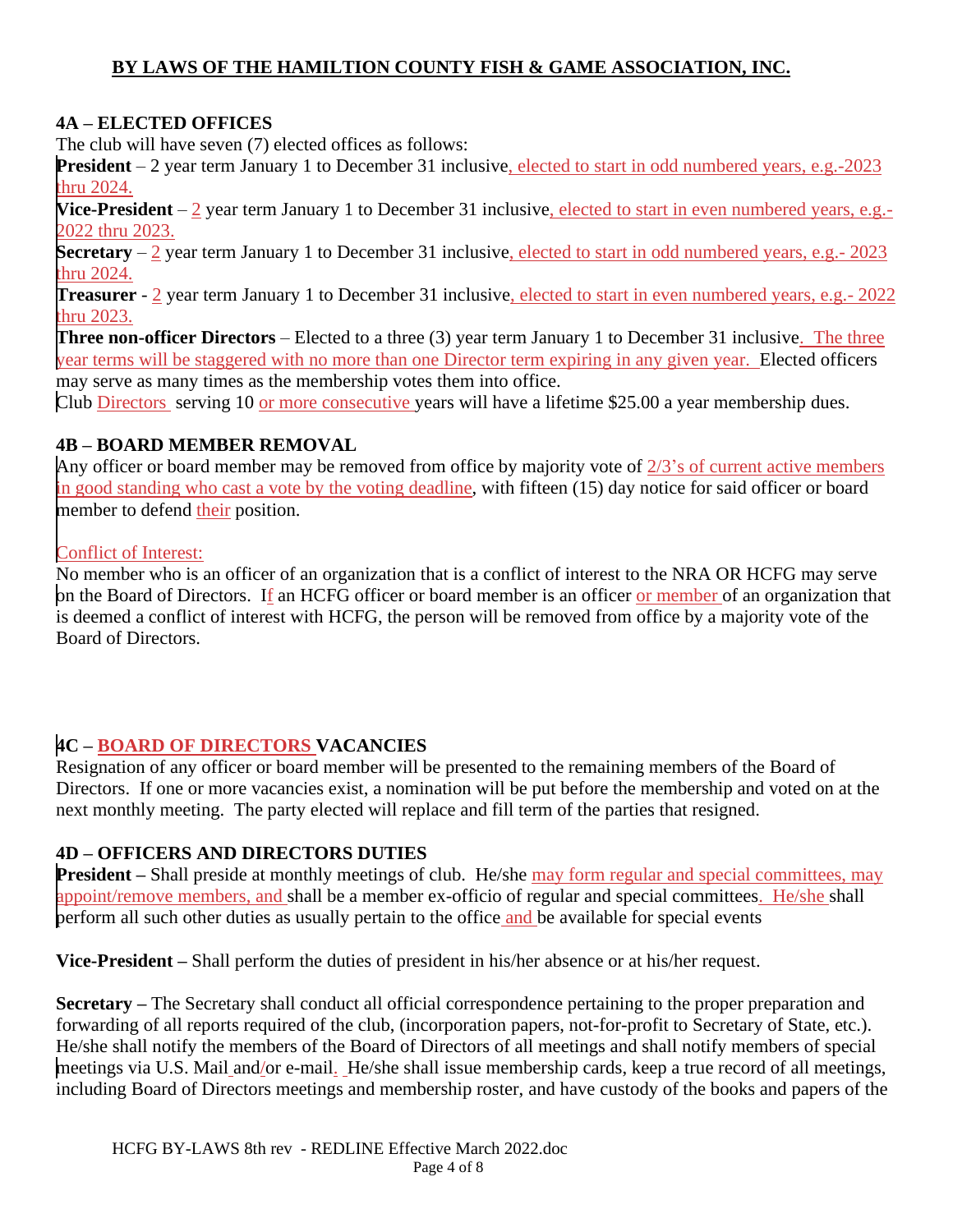club, except the Treasurer's book of accounts. He/she shall be responsible for re-affiliating the club annually with the NRA. Shall submit club accounting to Hamilton County Assessor & State every (2) two years & Complete State form #136 (file even numbered years). Pick up U.S. mail from P.O. Box 123 at Post Office Noblesville IN. in a timely manner & maintain Key Bank lockbox #54 & contents. The Board of Directors may audit the books & records at any time.

**Treasurer –** The Treasurer shall collect dues, handle all moneys, and have charge of all funds of the club to place in such bank account or banks as approved the Board of Directors. The money of the club shall only be withdrawn by check(s) signed by the Treasurer for the payment of such bills as approved by the Board of Directors. The Treasurer shall keep accurate account of all his transactions and render a detailed report with vouchers at any meeting of the Board of Directors when requested. Monthly and annual reports shall be presented to the members of the organization at the monthly meetings. Copies of any statements shall be given to the secretary as needed or deemed necessary. Club accounting shall be submitted to the Hamilton County Assessor & State every (2) two years & complete State form #136 (file even numbered years). File entity report to Secretary of State in January each year. Pick up U.S. mail from P.O. Box 123 at Post Office Noblesville IN. in a timely manner & pay all bill's by due date. Maintain Key Bank lockbox #54 & contents. The Board of Directors may audit the books & records at any time.

**Non-Officer Directors** – Attend Board and membership monthly meetings.

## **ARTICLE 5 – ELECTIONS**

At the regular meeting in October of each year, nominations will be accepted for new Officers and Directors whose terms have expired. At the November meeting, nominations will also be taken and then nominations closed. At the Decmber meeting, membership shall elect officers and board members for the upcoming year. New Officers/Directors will assume office January 1 of the New Year.

## **5A – ELECTION MEETING QUORM**

A majority of the total membership in good standing who cast a vote by the voting deadline establishes the vote.

# **ARTICLE 6 – CLUB MEETINGS**

Club meetings will be held as follows:

## **6A – MEMBERSHIP MONTHLY MEETINGS**

There will be monthly meetings held at the dates set forth by the Board of Directors at which time all proposals of the new business will be reported and brought forth to the membership. On business where a vote is required, a majority of the total membership in good standing who cast a vote by the voting deadline establishes the vote. Completed business will be stated and the Treasurer's report given. If deemed necessary, special meetings of the membership may be called, but requires U.S.P.S mailing of notification of meeting date, time, place, etc. E-mail is acceptable to those who have it- but U.S.P.S. for those who do not, all membership must be notified.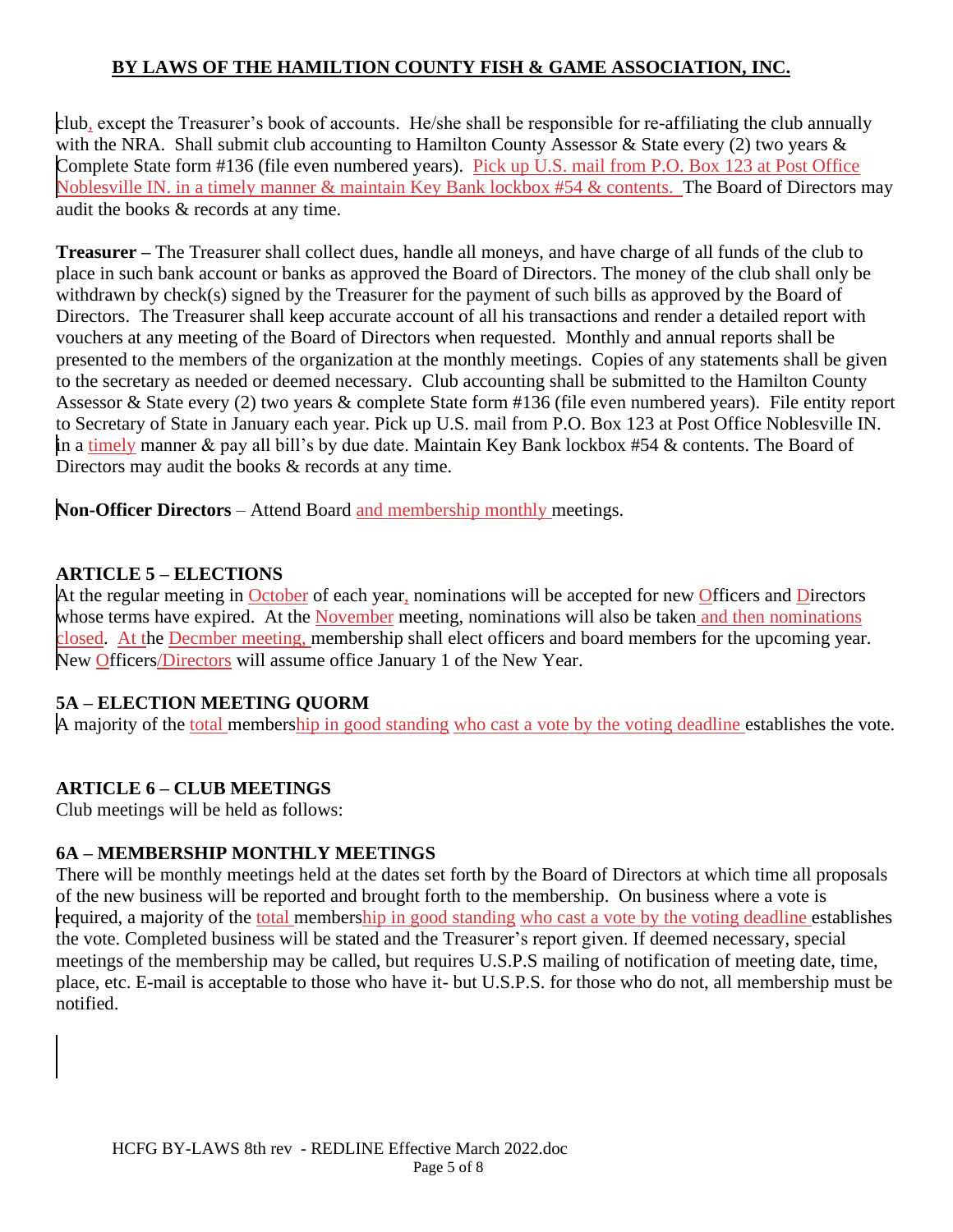#### **6B – BOARD OF DIRECTORS MEETINGS**

Board of Directors meetings will be held prior to each monthly membership meeting, or as deemed necessary. Such meetings may be called at any time by the club president or by a Quorum of the Board of Directors, provided a minimum of seven (7) days notice communicated via the BOD's email account. Four (4) members of Board of Directors shall constitute a Quorum, provided all are in attendance. In the absence of all seven (7) Directors, five (5) Directors affirmative to a vote will be required. Members may attend the Board of Director meetings if desired**.**

#### **ARTICLE 7– COMMUNICATIONS & MEMBER'S RESPONSIBILITES**

Members should keep aware of news of club activities and decisions. Information may be obtained upon asking a Board Member, the HCFG website or the bulletin boards on premises. Members are expected to use these services to keep abreast of current club activities. Also for information see: "Standard Operating Procedures" available on the sign in desk.

### **ARTICLE 8 – AMENDING THESE BY LAWS**

Any member of the club at any regular meeting may introduce any proposed amendments to these By Laws. This must be submitted in writing to the President of the club with a copy to the club Secretary. A Notice of the Request for Amendment of the By Laws will be made and posted in the building and/or the web site. The amendment(s) must garner an affirmative vote of a minimum of five (5) Board of Directors before proceeding to an entire membership vote. Membership will be presented with any amendments passing BOD vote at the following monthly meeting. A vote of three-fourths (3/4) of the total active members in good standing who cast a vote by the voting deadline is necessary to pass or reject the proposed amendment(s).

#### **ARTICLE 9 – RANGE USE**

All members are required to read and adhere to the HCFG Range Rules when using the ranges. Members should re-read them if there are any questions on use of the ranges or contact a Board member with questions on use of the range. All new members are required to read and sign off on the HCFG Range Orientation Guidelines. Once a year, all members are required to read and sign they have read the HCFG Basic Safety Rules.

#### *Alcohol and Illegal Drug Policy*:

Illegal Drug possession or use is prohibited at all times. Alcohol use is not allowed on HCFG premises during shooting hours. Limited alcohol use may be permitted after hours on a limited basis with Board of Director approval, e.g.- 'poker night'.

#### *Member Identification Cards:*

A member's identification card must be worn on the member's body and be must visible to other members at all times while the member is on HCFG property for any reason. On a case by case basis, this requirement may be modified for club events at the sole discretion of the Board of Directors.

*Guest Policy*: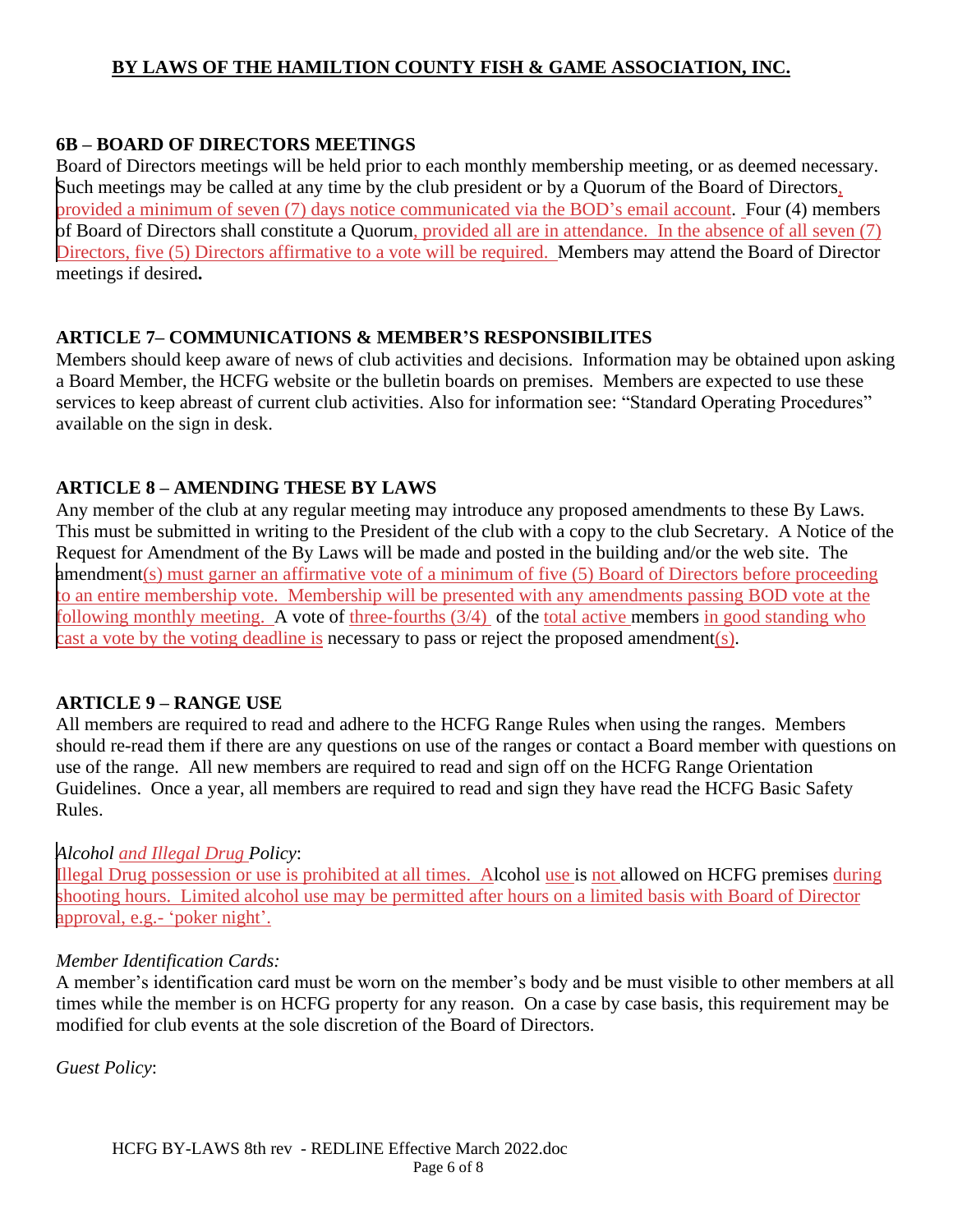Guest fees will set by the Board of Directors. There is no guest fee for a primary member's family. All guests must sign a Liability Waiver. Guests who are minors must be listed on a Liability Waiver and signed for by the primary member. The maximum number of non-family guests allowed on the ranges is three (3) guests per primary member per visit unless prior approval is obtained from the Board of Directors and the general membership is notified by posting the information on the Calendar located on the club website. All guests must be accompanied by the primary member while on HCFG property. A Spousal member cannot bring guests to the Club. A Spousal member is not considered a guest of the primary member. The guest policy applies to every day of the year.

*Target guidelines for all shooting ranges:*

- 1. No personal metal targets allowed, except as provided in the "HCFG Member Steel Target Policy" adopted 10/07/2020 or a club sanctioned event. Only paper or wooden targets are to be used at all other times, unless otherwise stated in the HCFG Range Rules.
- 2. No Trap or Skeet shooting with any type of firearm. The only exception would be a club sponsored event.

## **ARTICLE 10 – DISSOLUTION**

In the event that it should ever become necessary, and the club membership votes to dissolve the club legally named the Hamilton County Fish & Game Association, Inc., an affirmative vote of three-fourths (3/4) of the current active members in good standing who cast a vote by the voting deadline shall be required. The dissolution procedure will be as follows:

1) The real estate property and all assets will be sold and the proceeds will be deposited in an HCFG cash account.

2) All HCFG cash will be consolidated into one (1) cash account.

3) Any and all outstanding HCFG debts and expenses will be paid in full from the HCFG cash account.

4) Any and all excess HCFG funds will be donated to one of the following Pro-Second Amendment Non-Profit Organizations: National Rifle Association, Second Amendment Foundation, Jews for the Preservation of Firearms Ownership, or the National Shooting Sports Foundation. Selection of the chosen organization shall be determined by an affirmative Board of Directors vote consisting of at least five (5) directors in favor.

5) All laws and regulations pertaining to the Dissolution will be followed and the then current Treasurer and Secretary will prepare and file all the necessary Dissolution paperwork.

6) A *One-Page Summary of the Dissolution* will be prepared by the then current Treasurer and Secretary and will be distributed via email to all club members listed on the then Current Email Distribution list.

The document will list in summary fashion:

a) *Cash Inflows* including, but not limited to, asset sales and account consolidations.

b) *Cash Outflows* including, but not limited to, debt payments, expense payments and the donation of excess funds.

c) *Paperwork Filings:* the Title of each form/letter required for Dissolution and the Date each was filed.

**ARTICLE 11 – CLUB VOTES**

**Email – Email voting is allowed. The Board of Directors will establish the procudures for email voting.**